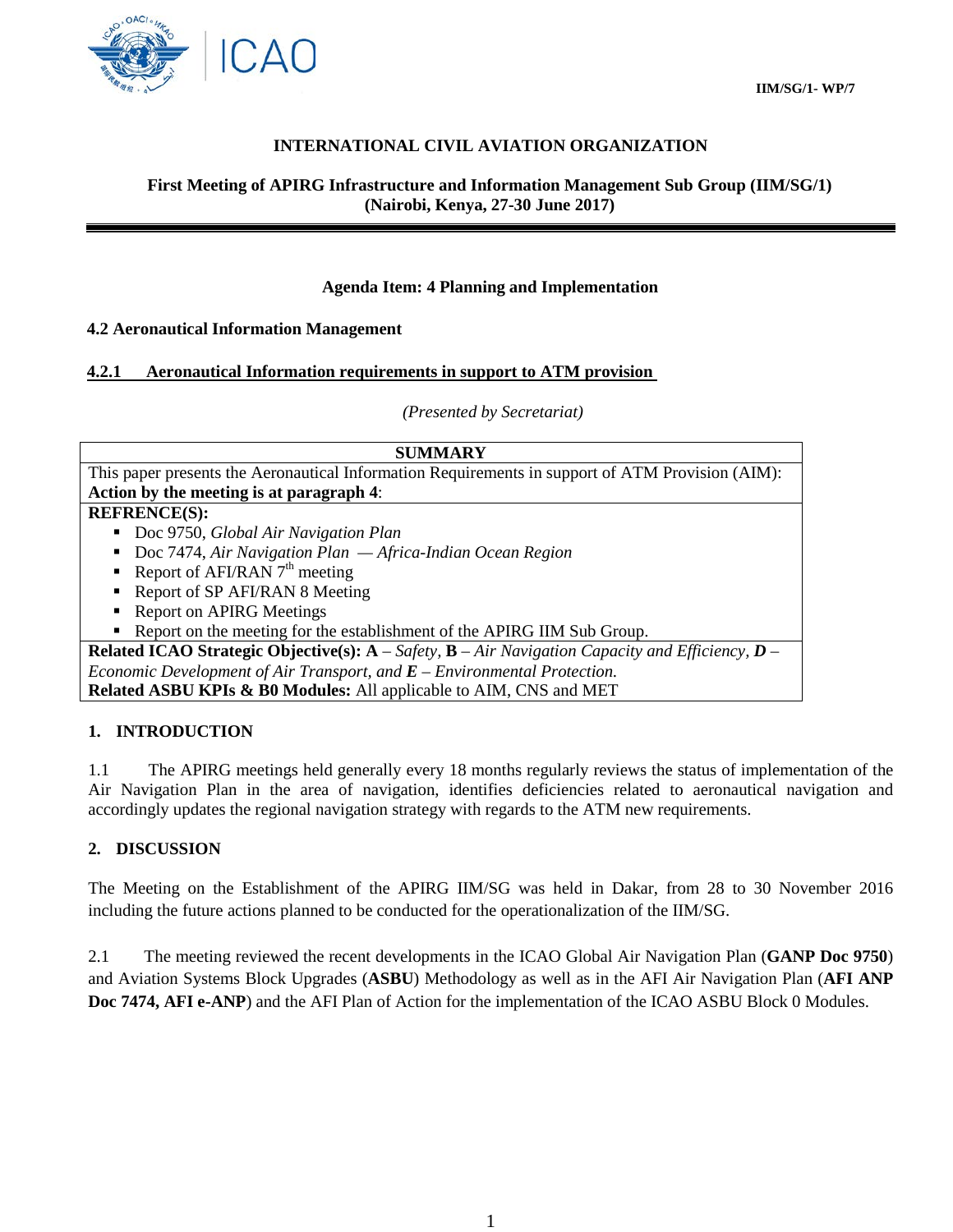

2.3 The Meeting considered the AFI Air Navigation Priorities/Targets and the Projects Approach adopted by APIRG to identify and plan, Regional Projects in the above mentioned fields (**AIM, CNS, MET**), to be implemented based on the ICAO ASBU prioritized related modules selected by the AFI Region. The meeting then established balanced Projects Teams in the spirit of "*No country Left Behind*" and developed general guidelines (Roadmaps) for the conduct of the projects in order to ensure an effective coordinated planning, implementation, operation and monitoring.

# **3. Global and Regional developments related to AIM and SWIM**

## *Implementation of ASBU B0-DATM Elements under Service Improvement through Digital Aeronautical Information Management in Performance Improvement Area 2 (ASBU Methodology).*

3.1 The ICAO AFI Regional Offices in Dakar and Nairobi worked, through the APIRG process in order to endorse proposals for inclusion of the dynamic Material constituted by the AIS/AIM facilities and services required for international air navigation to be contained in the AFI e-ANP Volume III at **Appendix-A**:

### *B0-DATM Implementation*

3.2 B0-DATM (Service Improvement through Digital Aeronautical Information Management) as a priority 1 Module, is the initial introduction of digital processing and management of information, through AIS/AIM implementation, use of aeronautical information exchange model (AIXM), migration to eAIP and better quality and availability of data. For the purpose of performance monitoring and reporting, eight (8) elements have been included in the Draft AFI Regional Air Navigation Performance Target: *National AIM Implementation Plan/Roadmap, AIXM, eAIP, QMS, WGS-84, eTOD, inclusion of Digital NOTAM in National AIM Implementation Plan/Roadmap* and implementation of the SWIM Concept

3.3 The meeting may wish to recall that, the APIRG AFI-AIM Task Force with its Terms of Reference was the main Regional monitoring body for the collection of data related to the B0-DATM implementation in the AFI Region and the current main data collection mechanism on the implementation would be through the endorsed AIM Tables in the AFI e-ANP. It is also to be noted that, competent *Human Resource* and the *Financial Issues* are the most critical challenges faced by the States in the Transition from AIS to AIM

3.4 Performance Indicators/Supporting Metrics, Targets of the B0-DATM and status of their implementation, as reviewed by the AFI-AIM Task Force/3 meeting are detailed in **Appendix B1-1** for WACAF States and **B2-1** for ESAF States.

### *Methodology for reporting the progress related to the transition from AIS to AIM*

3.5 The meeting may wish to recall that for the First Edition of the Global Air Navigation Report and the Regional Performance Dashboards, the implementation of 3 steps from Phase I of the ICAO Roadmap for transition from AIS to AIM (AIRAC, QMS and WGS-84) were monitored. It is to be highlighted that for the future Global Air Navigation Reports and necessary updates/upgrades of the Regional Performance Dashboards, the reporting on the progress achieved in the transition from AIS to AIM should cover not only Phase I, but also Phase II and eventually Phase III.

3.6 In connection with the above, a draft Methodology for reporting and assessing the progress related to the transition from AIS to AIM and its finalization/compliance criteria was developed, as at **Appendix C**. Based on the above, AFI States are urged **to** provide the ICAO ESAF and WACAF Regional Offices with their comments/inputs related to the Methodology and the Finalization/Compliance Criteria. The draft Methodology was also effectively coordinated by the ICAO HQ and other ROs to be used as a global framework for the Global Air Navigation Report for 2017-2018.